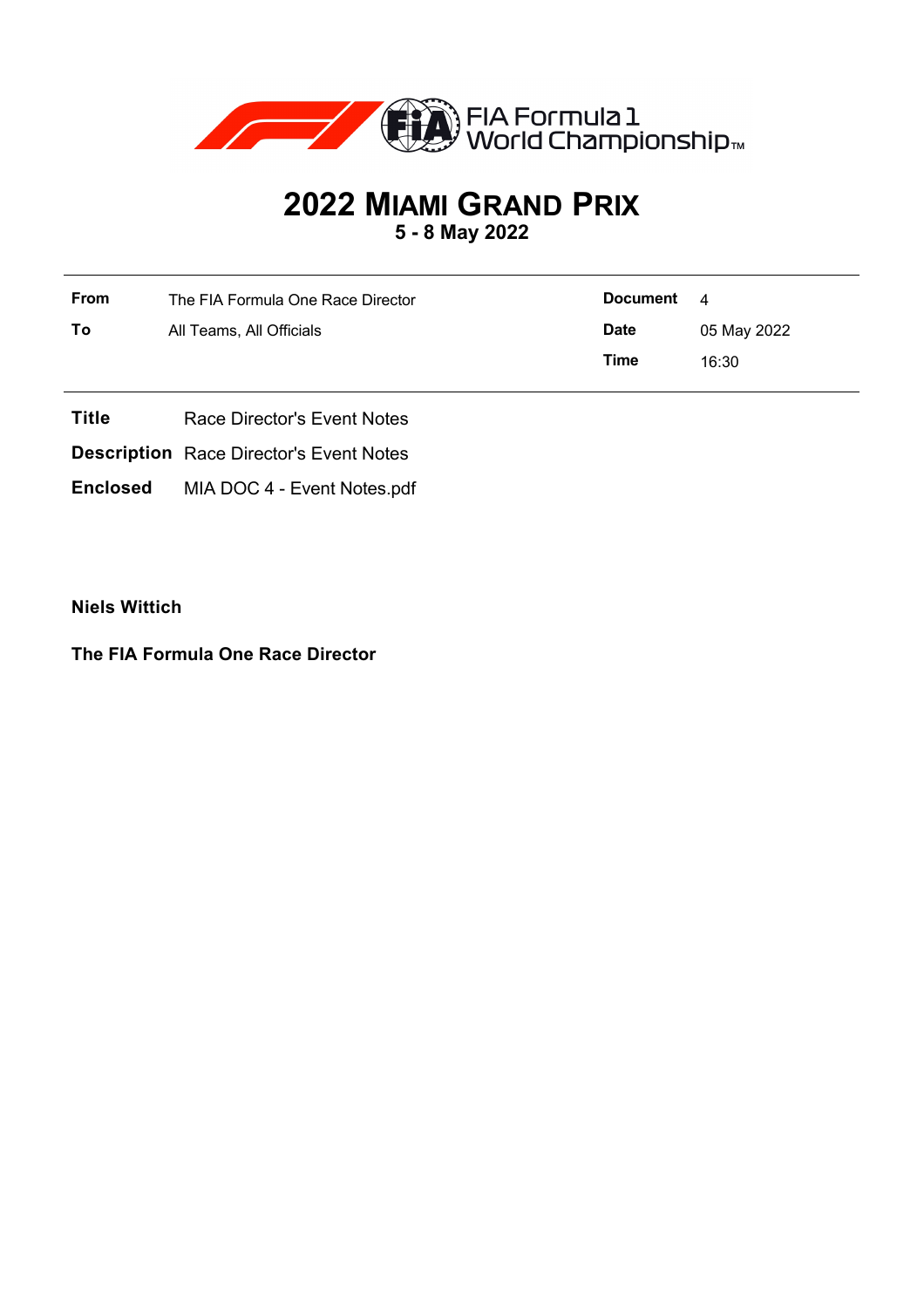

# **2022 MIAMI GRAND PRIX**

 $\overline{a}$ 

 $\overline{a}$ 

**4 - 8 May 2022**

| <b>From</b> | The FIA Formula One Race Director | <b>Document</b>     | - 4                 |
|-------------|-----------------------------------|---------------------|---------------------|
| То          | All Teams, All Officials          | <b>Date</b><br>Time | 5 May 2022<br>16:30 |

## **EVENT NOTES General Instructions**

## **1) Track light panels**

The FIA track light panels have been installed in the positions shown on the circuit map. In accordance with Appendix H to the ISC the light signals have the same meaning as flag signals.

## **2) Drivers leaving their pit stop position in the pit lane**

For safety reasons, no car should be driven from its pit stop position at any time unless:

- a) It has first been driven into the pit stop position having just entered the pit lane from the track, and;
- b) It is then driven immediately back onto the track from the pit stop position.

## **3) Observing yellow flags during free practice and qualifying**

- **3.1** Double waved: Any driver passing through a double waved yellow marshalling sector must reduce speed significantly and be prepared to change direction or stop. In order for the stewards to be satisfied that any such driver has complied with these requirements it must be clear that he has not attempted to set a meaningful lap time, for practical purposes any driver in a double yellow sector will have that lap time deleted.
- **3.2** Single waved: Drivers should reduce their speed and be prepared to change direction. It must be clear that a driver has reduced speed and, in order for this to be clear, a driver would be expected to have braked earlier and/or discernibly reduced speed in the relevant marshalling sector.

## **4) Laps during qualifying and reconnaissance laps**

In order to ensure that cars are not driven unnecessarily slowly during all laps of the qualifying sessions or during reconnaissance laps when the pit exit is opened for the race, drivers must stay below the maximum time set by the FIA between the Safety Car lines shown on the pit lane map. You will be informed of the maximum time after the first free practice session.

## **5) Article 55.14**

(…) In order to avoid the likelihood of accidents before the safety car returns to the pits, from the point at which the lights on the car are turned out drivers must proceed at a pace which involves no erratic acceleration or braking nor any manoeuvre which is likely to endanger other drivers or impede the restart.(…)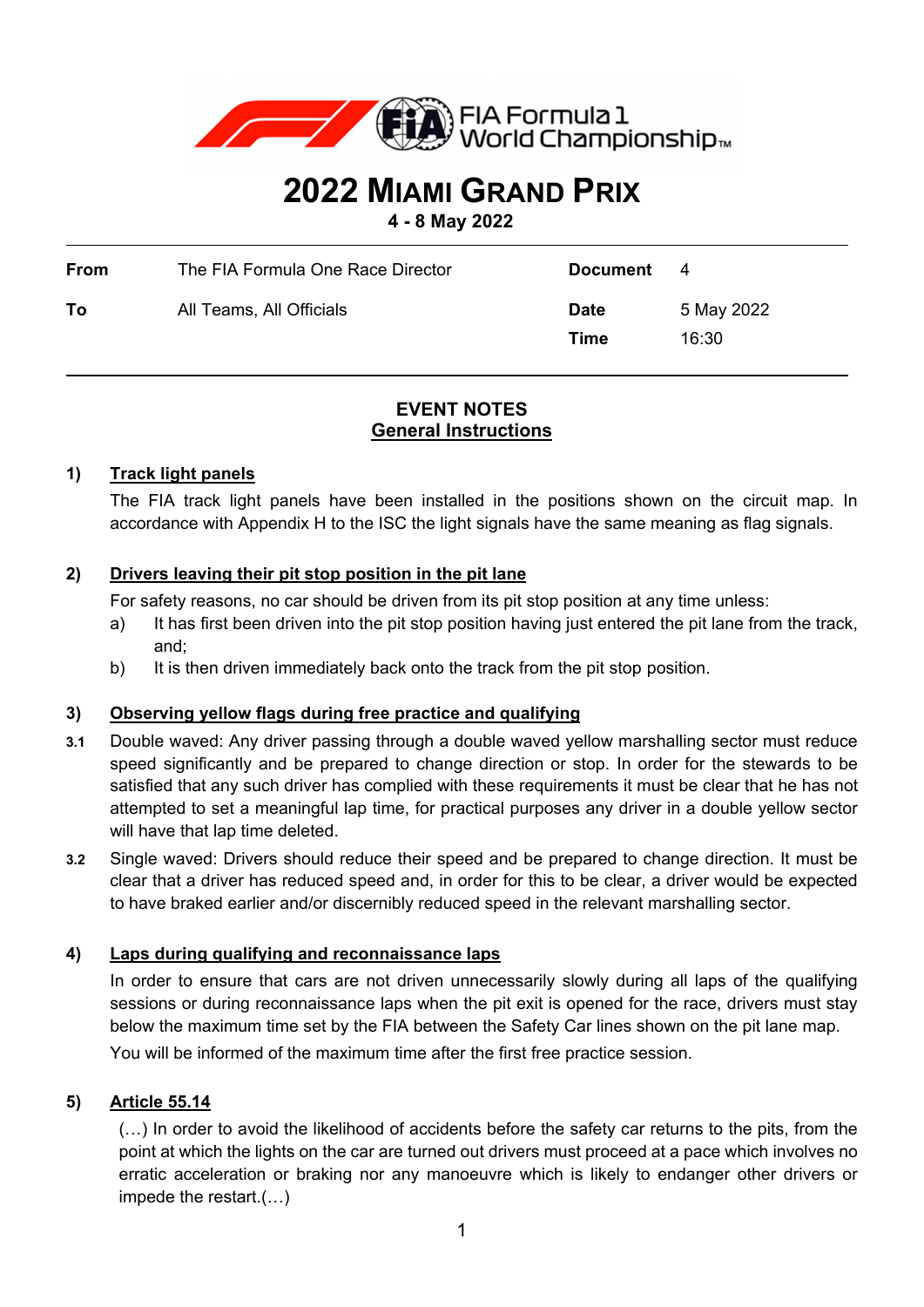

#### **6) Parc Fermé Cameras**

The Parc Fermé cameras must be uncovered and operational at all times during the Event.

#### **7) Lapping during the race**

The ISC requires drivers who are caught by another car about to lap him to allow the faster driver past at the first available opportunity. The F1 Marshalling System has been developed in order to ensure that the point at which a driver is shown blue flags is consistent, rather than trusting the ability of marshals to identify situations that require blue flags.

The system will be set to give a pre-warning when the faster car is within 3.0s of the car about to be lapped, this should be used by the team of the slower car to warn their driver he is soon going to be lapped and that allowing the faster car through should be considered a priority. When the faster car is within 1.2s of the car about to be lapped blue flags will be shown to the slower car (in addition to blue light panels, blue cockpit lights and a message on the timing monitors) and the driver must allow the following driver to overtake at the first available opportunity.

It should be noted that the aim of using F1MS is ensure consistent application of the rules, additional instructions may also be given by race control when necessary.

## **Event Specific Instructions**

#### **8) Formula 1 Sporting Regulations Article 23.1**

In accordance with the provisions of Article 23.1b), this Event is an Open Event.

#### **9) Specific Technical Procedures**

Please note that from 2022 the FIA have introduced an Appendix Index File which contains all the relevant and active Appendix documents, Technical and Sporting Directives. The latest version of this Index file ("2022 Formula 1 Appendix – iss 5 – 2022-03-16.xlsx") and all relevant documents can be found on the FIA SFTP site.

#### **10) Support Races team barrier placement and Movements**

Team barrier placement prior to and during all support category practice sessions and races: No more than four metres from the garages.

It is not permitted to push cars to the weighing area at any time a support category is in the pit lane. Support Crews and Trolleys will be released into Pit Lane no earlier than 20 minutes prior to the opening of Pit Exit for their respective sessions.

Support Category competition vehicles will be released from the marshalling area no earlier than 15 minutes prior to the opening of Pit Exit for their respective sessions.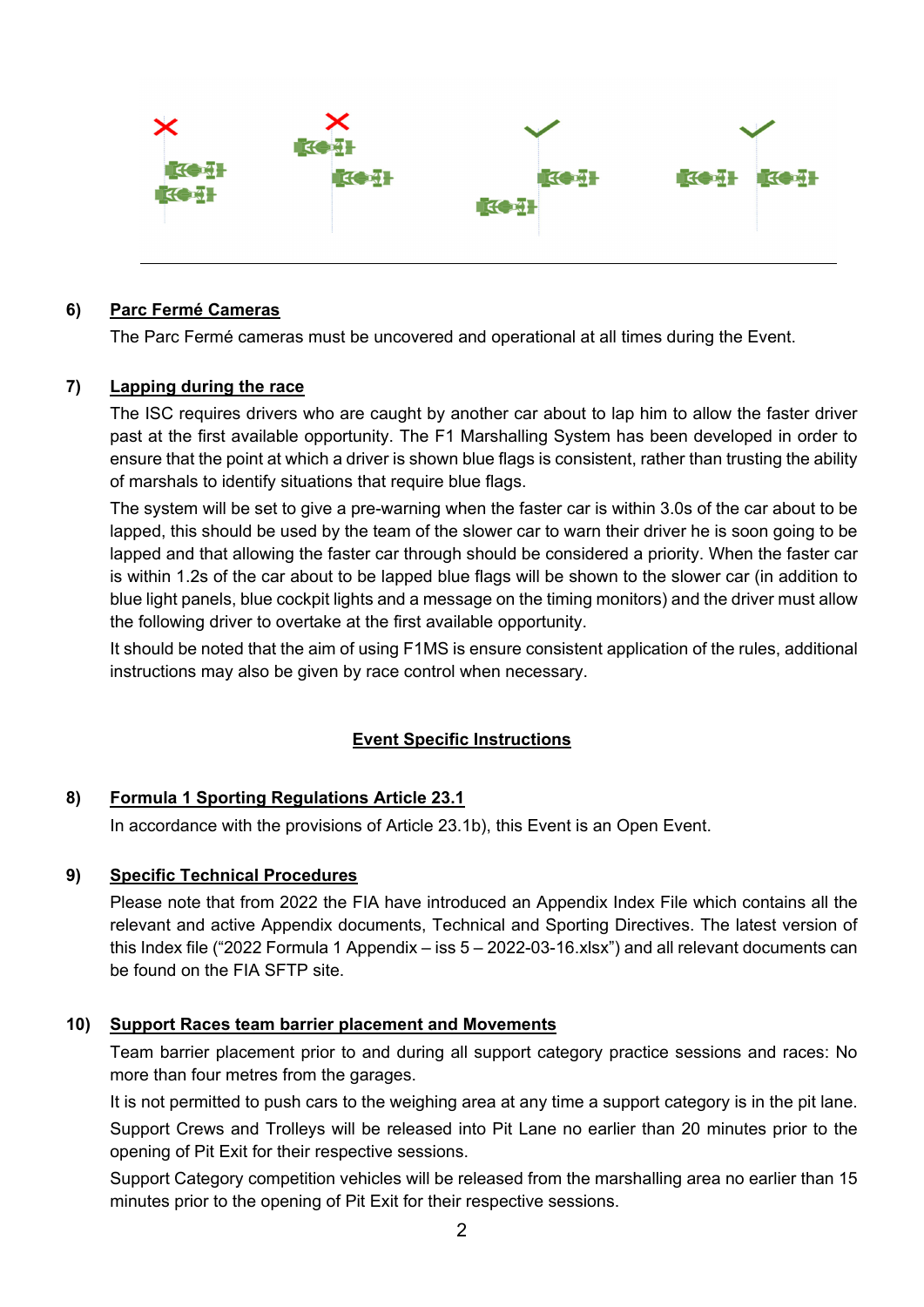## **11) Practice starts**

- **11.1** Practice starts may only be carried out on the right-hand side after the pit exit lights. Drivers must leave adequate room on their left for another driver to pass.
- **11.2** For reasons of safety and sporting equity, cars may not stop in the fast lane at any time the pit exit is open without a justifiable reason (a practice start is not considered a justifiable reason).
- **11.3** Additionally, Practice starts may be carried out on the track at the end of each free practice session. Any car on the track when the chequered flag is shown may then complete another lap and, instead of entering the pits, proceed to the grid and carry out a practice start.
- **11.4** All drivers carrying out a practice start must do so by pulling as far forward on the grid as possible and, if necessary, should wait for others to carry out a start before getting to a grid position further forward. Under no circumstances should a driver make a practice start if another car is still stationary in front of him on the same side of the grid.
- **11.5** If any driver appears to be disregarding any of the above a red flag will be displayed and the possibility to carry out any further starts will be immediately terminated.

## **12) Lines at the Pit Entry and Pit Exit**

- **12.1** In accordance with Chapter 4 (Section 5) of Appendix L to the ISC drivers must keep to the right of the solid white line at the pit exit when leaving the pits. No part of any car leaving the pits may cross this line.
- **12.2** For safety reasons, drivers must keep to the right of solid white line at the pit entry when they are entering the pits.
- **12.3** Except in the cases of force majeure (accepted as such by the Stewards), the crossing by any part of the car, in any direction, of the blue painted area, between the pit entry and the track, by a driver who, in the opinion of the Stewards, had committed to entering the pit lane is prohibited.

## **13) DRS**

DRS Detection will be automatically disabled in each individual zone if any of the light panels in that particular zone are displaying yellow. The zones and corresponding light panels are as follows:

- a) DRS Activation 1: Panels 10, 11, 12
- b) DRS Activation 2: Panels 16, 17, 18
- c) DRS Activation 3: Panels 20, 1, 2

## **14) Track Limits**

In accordance with the provisions of Article 33.3, the white lines define the track edges.

## **15) Fire extinguishers around the circuit**

Indicated by white boards with a red fire extinguisher image attached to the debris fences.

## **16) Places where drivers may leave the track**

Indicated by white boards with a green running man image attached to the debris fences.

Should a car stop on the track during a session, it is recommended that the driver keeps all their protective clothing (Helmet, Gloves, etc) on until they have returned to their garage.

## **17) Places to remove cars from the track**

Indicated by fluorescent orange panels on the barriers.